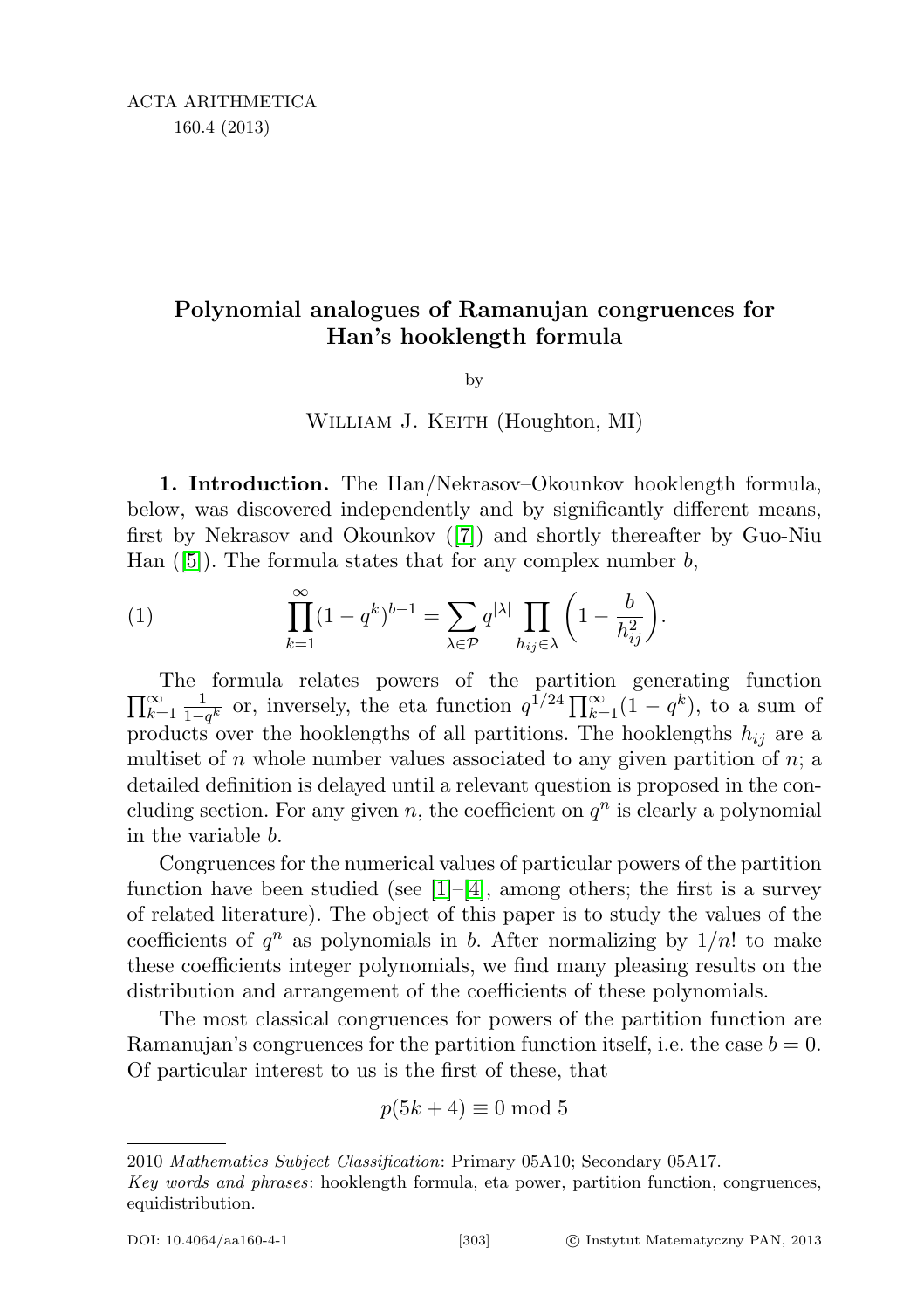for any integer  $k$ . We show an analogue of this result for the hooklength formula, namely,

<span id="page-1-1"></span>THEOREM 1.1. For  $n = 5k + 4$ , the integer polynomial  $p_n(b)$  in the complex indeterminate b, defined by

$$
\prod_{k=1}^{\infty} (1 - q^k)^{b-1} = \sum_{n=0}^{\infty} \frac{q^n}{n!} p_n(b),
$$

has coefficients for which the following symmetries hold:

- The nonzero residues equally populate the residue classes 1, 2, 3, and 4 mod 5.
- These residues appear in groups of four as a rotation of the list  $(2, 4, 3, 1).$
- The coefficients of terms of degree at most k are all 0 mod 5. (There may be others.)

REMARKS. Concerning integrality, while it may not be immediately obvious that the polynomials are integral, this is easily shown by deriving a recurrence for the polynomials with the  $q\frac{\partial}{\partial q}$  log technique of Herb Wilf's generatingfunctionology ([\[8\]](#page-12-4)), or referring to Corollary 2.3 of [\[6\]](#page-12-5)  $(1)$ .

Equidistribution is only one of many beautiful symmetries exhibited by these coefficients. Noting from the second clause of the theorem that the 4jth coefficient identifies coefficients through  $4j + 3$ , we can display every 4th coefficient starting from the  $k+1$  position (the first k being 0). If we do this, leaving a space for zeroes for visual effect, we obtain the striking triangle on the page opposite. This is exactly Pascal's triangle, multiplied by 2 with alternating signs, reduced mod 5.

The structure of this paper is as follows. In the next section we prove Theorem 1.1. In Section 3 we show additional symmetries, which are corollaries of the proof of Theorem 1 and well-known facts on binomial coefficients. We then consider other prime and prime power arithmetic progressions. In Section 4 we discuss a few open questions on the combinatorics of these polynomials, which will hopefully motivate future work in this study.

$$
p_n(b) = (n-1)!(b-1)\sum_{m=1}^n \frac{-\sigma_1(m)p_{n-m}(b)}{(n-m)!}.
$$

A little more work can derive an expression for the coefficients individually, giving the coefficient of  $b^k$  in  $p_n$  as an  $(n-k) \times (n-k)$  determinant.

<span id="page-1-0"></span> $(1)$  Because this recurrence is useful for calculating the polynomials discussed in this paper, we state it here for the benefit of readers. With  $p_0(b) = 1$ , and  $\sigma_1$  the divisor function, for  $n \geq 1$  we have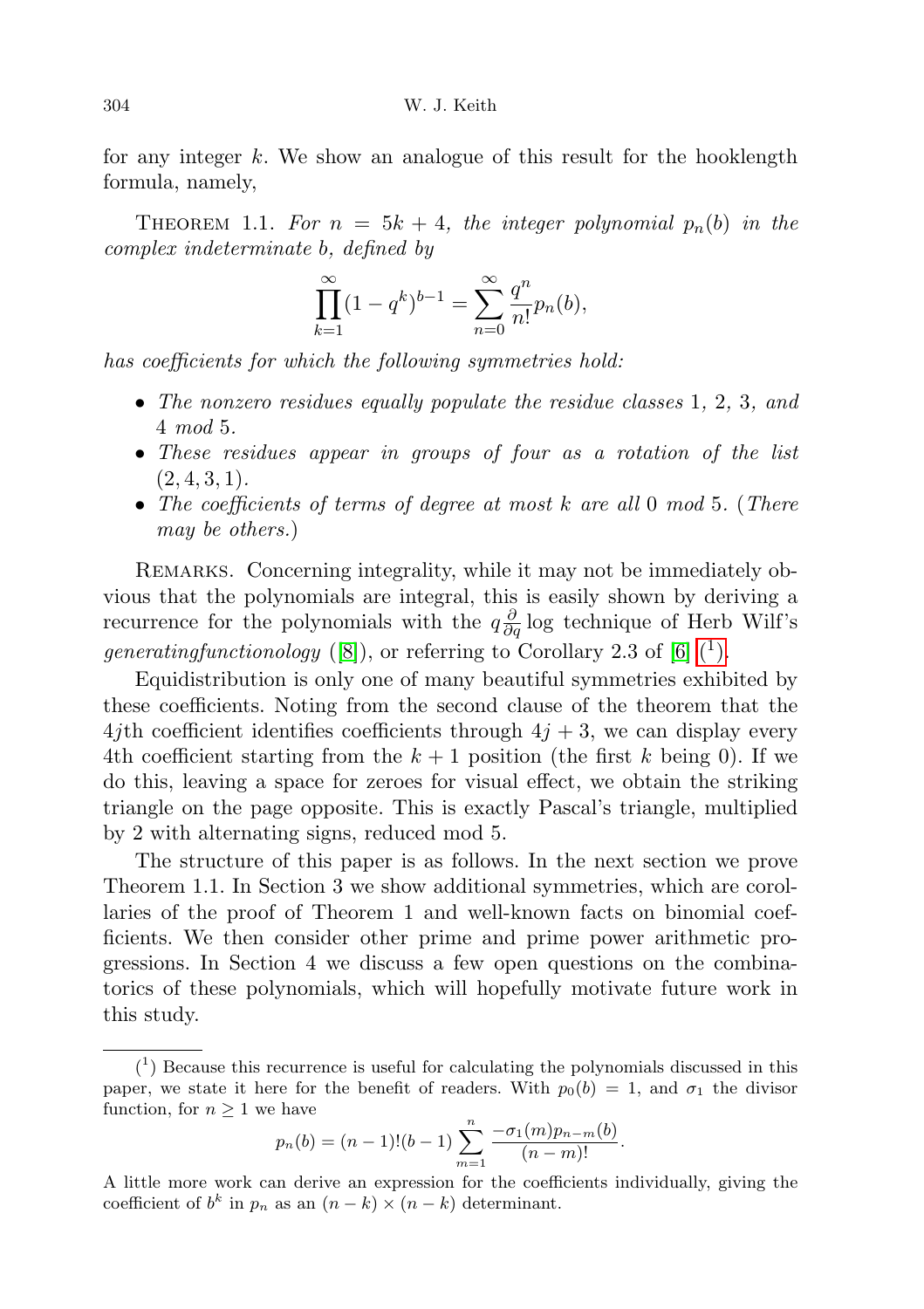```
n=4: {2}
n=9: {2,3}
n=14: \{2,1,2\}n=19: {2,4,1,3}
n=24: {2,2,2,2,2}
n=29: \{2, , , , , , , \}n=34: \{2,3, , , , , 3,2\}n=39: \{2,1,2, , , 3,4,3\}n=44: \{2,4,1,3, .3,1,4,2\}n=49: {2,2,2,2,2,3,3,3,3,3}
n=54: \{2, , , , , , 1, , , , , , 2\}n=59: \{2,3, , , , , 1,4, , , , , 2,3\}n=64: \{2,1,2, , 1,3,1, , 2,1,2\}n=69: {2,4,1,3, ,1,2,3,4, ,2,4,1,3}
n=74: {2,2,2,2,2,1,1,1,1,1,2,2,2,2,2}
n=79: \{2, , , , , 4, , , , , , 1, , , , , 3\}n=84: \{2,3, , , 4,1, , , 1,4, , , , 3,2\}n=89: \{2,1,2, , 4,2,4, , 1,3,1, , 3,4,3\}n=94: {2,4,1,3, ,4,3,2,1, ,1,2,3,4, ,3,1,4,2}
n=99: \{2,2,2,2,2,4,4,4,4,4,1,1,1,1,1,3,3,3,3,3\}n=104: \{2, , , , , , ,2, , , , ,2, , , , , 2, , , , , 2\}n=109: \{2,3, , , , , ,2,3, , , , ,2,3, , , , ,2,3, , , , ,2,3\}n=114: {2,1,2, , ,2,1,2, , ,2,1,2, , ,2,1,2, , ,2,1,2}
n=119: {2,4,1,3, ,2,4,1,3, ,2,4,1,3, ,2,4,1,3, ,2,4,1,3}
n=124: {2,2,2,2,2,2,2,2,2,2,2,2,2,2,2,2,2,2,2,2,2,2,2,2,2}
n=129: {2, , , , , , , , , , , , , , , , , , , , , , , , ,3}
n=134: {2,3, , , , , , , , , , , , , , , , , , , , , , , ,3,2}
```
2. Proof of the main theorem. We begin by expanding the product out using the generalized binomial theorem. Recall that for any value  $x$ , including the indeterminate in  $\mathbb{C}[x]$ , we can define the generalized binomial coefficient with a whole number  $k$  as

$$
\binom{x}{k} = \frac{x(x-1)(x-2)\dots(x-k+1)}{k!}.
$$

We use the notation  $e \vdash n$  to mean that **e** is a partition of *n*, and write partitions in the frequency notation  $e = 1^{e_1} 2^{e_2} 3^{e_3} \dots$  to denote the partition in which 1 occurs  $e_1$  times, 2 occurs  $e_2$  times, etc. It is understood that the  $e_i$  are nonnegative integers and that only finitely many of the  $e_i$  are nonzero.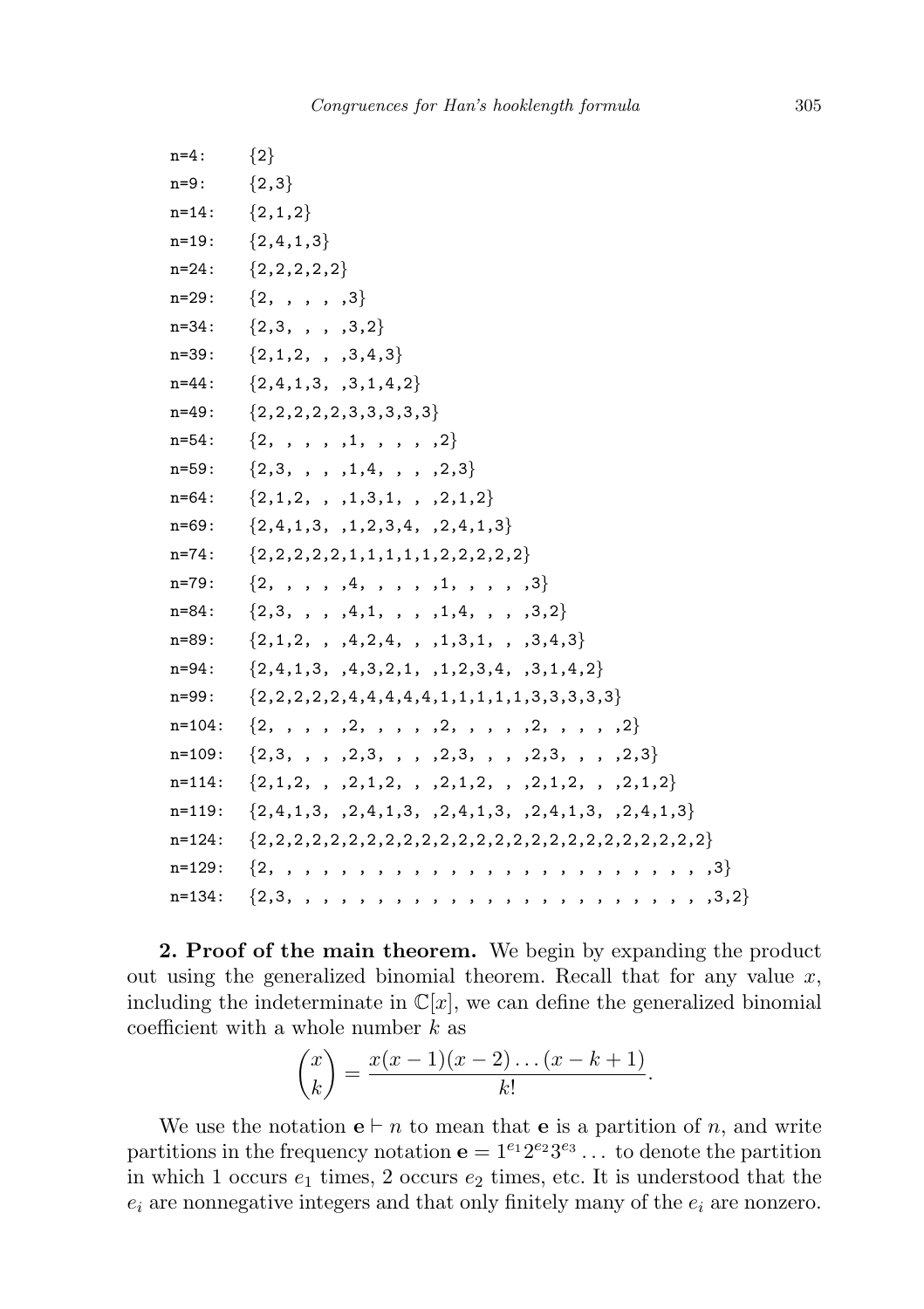Expanding with the generalized binomial theorem, we first obtain

$$
\prod_{j=1}^{\infty} (1 - q^j)^{b-1} = \prod_{j=1}^{\infty} \frac{1}{(1 - q^j)^{1-b}}
$$
\n
$$
= \prod_{j=1}^{\infty} \sum_{k=0}^{\infty} {1 - b + k - 1 \choose k} (q^j)^k = \prod_{j=1}^{\infty} \sum_{k=0}^{\infty} {k - b \choose k} (q^j)^k
$$
\n
$$
= \prod_{j=1}^{\infty} \sum_{k=0}^{\infty} \frac{(k - b)(k - b - 1) \dots (k - b - k + 1)}{k!} (q^j)^k
$$
\n
$$
= \prod_{j=1}^{\infty} \sum_{k=0}^{\infty} \frac{(1 - b)(2 - b) \dots (k - b)}{k!} (q^j)^k
$$
\n
$$
= \sum_{n=0}^{\infty} q^n \sum_{\substack{\mathbf{e} \vdash n \\ \mathbf{e} = 1^{e_1} 2^{e_2} \dots}} \prod_{j=1}^{\infty} \frac{(1 - b)(2 - b) \dots (e_j - b)}{e_j!}
$$
\n
$$
= \sum_{n=0}^{\infty} \frac{q^n}{n!} \sum_{\substack{\mathbf{e} \vdash n \\ \mathbf{e} = 1^{e_1} 2^{e_2} \dots}} \frac{n!}{e_1! e_2! \dots} \prod_{j=1}^{\infty} (1 - b)(2 - b) \dots (e_j - b).
$$

Note that  $\frac{n!}{e_1!e_2!...}$  is not a multinomial coefficient since  $e_1 + e_2 + \cdots \neq n$ except in the trivial case  $e_1 = n$ . The  $k = 0$  term in the sums, an empty product, is 1.

Considering the various powers of b in the final polynomials, one polynomial for each  $e_i$ , we see that the above expression is equal to

$$
\sum_{n=0}^{\infty} \frac{q^n}{n!} \sum_{\substack{\mathbf{e} \vdash n \\ \mathbf{e} = 1^{e_1} 2^{e_2} \dots}} \frac{n!}{e_1! e_2! \dots} \prod_{j=1}^{\infty} \sum_{t=0}^{e_j} (-b)^t \sum_{\substack{S = \{s_1, \dots, s_{e_j} - t\} \\ S \subseteq \{1, \dots, e_j\}}} s_1 \dots s_{e_j - t}.
$$

The products on the far right are every possible selection of  $e_j - t$  distinct elements from the set  $\{1, \ldots, e_j\} =: [e_j]$ . When we bring the factor of  $1/e_j!$ back into this product, we exchange this for a sum over their complements, all possible denominators consisting of products of t distinct elements from  $\{1, \ldots, e_j\}.$ 

Multiplying these together, we get

$$
\prod_{k=1}^{\infty} (1 - q^k)^{b-1} = \sum_{n=0}^{\infty} \frac{q^n}{n!} \sum_{\substack{\mathbf{e} \vdash n \\ \mathbf{e} = 1^{e_1} 2^{e_2} \dots}} n! \left[ \sum_{t=0}^n (-b)^t \left( \sum \frac{1}{s_1 \dots s_t} \right) \right]
$$

where the last sum runs over sets of  $t$  distinct elements chosen from the multiset  $M_{\mathbf{e}} = \{1, 2, \ldots, e_1, 1, 2, \ldots, e_2, \ldots\}.$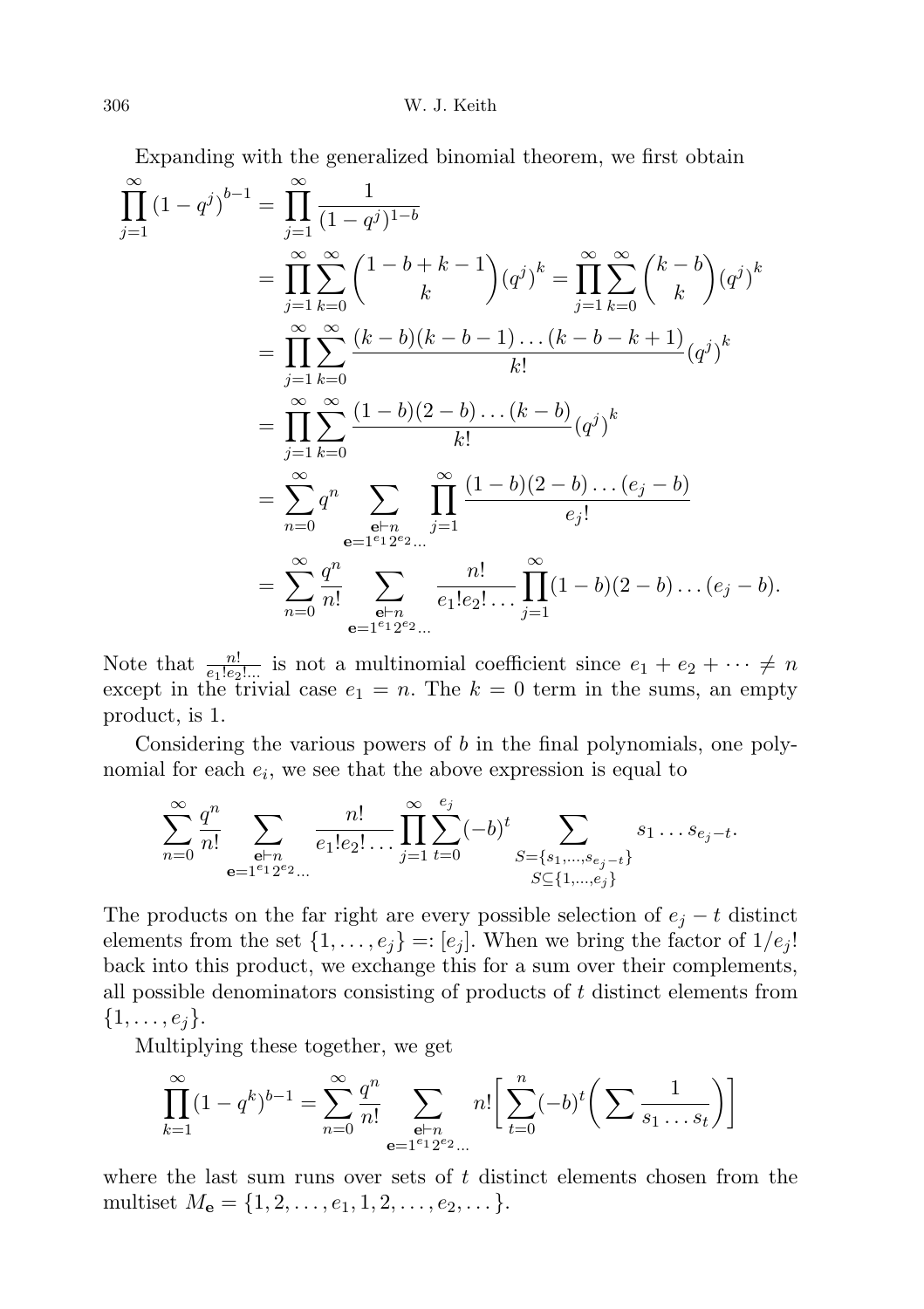Thus, the coefficient of  $b^t$  in  $p_n(b)$  is

$$
(-1)^{t} n! \sum_{\substack{\mathbf{e} \vdash n \\ \mathbf{e} = 1^{e_1} 2^{e_2} \dots} } \Big( \sum_{\substack{S \subseteq M_{\mathbf{e}} \\ S = \{s_1, \dots, s_t\}}} \frac{1}{s_1 \dots s_t} \Big).
$$

Our task is now to determine the residue class of this integer mod 5 when  $n = 5k + 4.$ 

In any given term, if the power of 5 that divides  $n!$  is not fully canceled by elements of the product  $s_1 \ldots s_t$ , that term will contribute 0 to the residue class of the sum mod 5. It is possible for this to occur if  $e_1 \geq 5k$ , and among the  $s_i$  are  $5, 10, 15, \ldots, 5k$  chosen from the first part of the multiset,  $\{1, 2, \ldots, e_1, (\ldots)\}\.$  If  $e_1 < 5k$ , since all other parts are of size at least 2, it is clear that the deficit in available entries can never be fully made up by elements chosen from  $\{1, \ldots, e_j\}$  with  $j > 1$ . For example, if  $e_2 \geq 5$ , then  $e_1 < 5k - 5$ , etc.

Hence the only partitions e that can possibly contribute to the sum mod 5 are:  $1^{5k+4}$ ,  $1^{5k+2}2^1$ ,  $1^{5k+1}3^1$ ,  $1^{5k}4^1$ ,  $1^{5k}2^2$ .

Among the contributions from these partitions, only those terms in which k of the elements are assigned to  $5, 10, \ldots, 5k$  can possibly contribute to the residue of the sum.

Thus, if  $t < k$ , no terms contribute a nonzero value. If  $t = k$ , then exactly the one term  $\frac{(5k+4)!}{5 \cdot 10 \cdot \ldots \cdot 5k}$ , from  $S = \{5, 10, \ldots, 5k\}$ , contributes. This happens once in each of the five possible partitions, so the total is 0 mod 5. This proves the last clause of Theorem 1.

Suppose now that  $t = k + m$ ,  $m > 0$ , and that k of the elements of  ${s_1, \ldots, s_t}$  are  $5, 10, \ldots, 5k$ . There remain the contributions constructed from choosing m values from the remaining places in the five possible partitions. Since we are only concerned with the residue of the result mod 5, we need only classify the multiset of available choices in each partition by their residues mod 5.

If we reduce the elements of the multiset  $M_{\rm e}$  mod 5 for each of the five possible e, we obtain the following five multisets:

• 
$$
1^{5k+0}4^1
$$
: { $\overbrace{1,2,3,4,\ldots,1}^{k \text{ repetitions}}$ }

- $\bullet$  1<sup>5k+0</sup>2<sup>2</sup>: {  $\overline{1,2,3,4,\ldots,1,2\},\$ k repetitions
- $\bullet$   $1^{5k+1}3^1$ : {  $\overline{1,2,3,4,\ldots,1,1},$ k repetitions
- $\bullet$   $1^{5k+2}2^1$ : {  $\overline{1,2,3,4,}, \ldots, 1,2,1 \},$ k repetitions
- $\bullet$  1<sup>5k+4</sup>: {  $\overline{1,2,3,4,\ldots,1,2,3,4}.$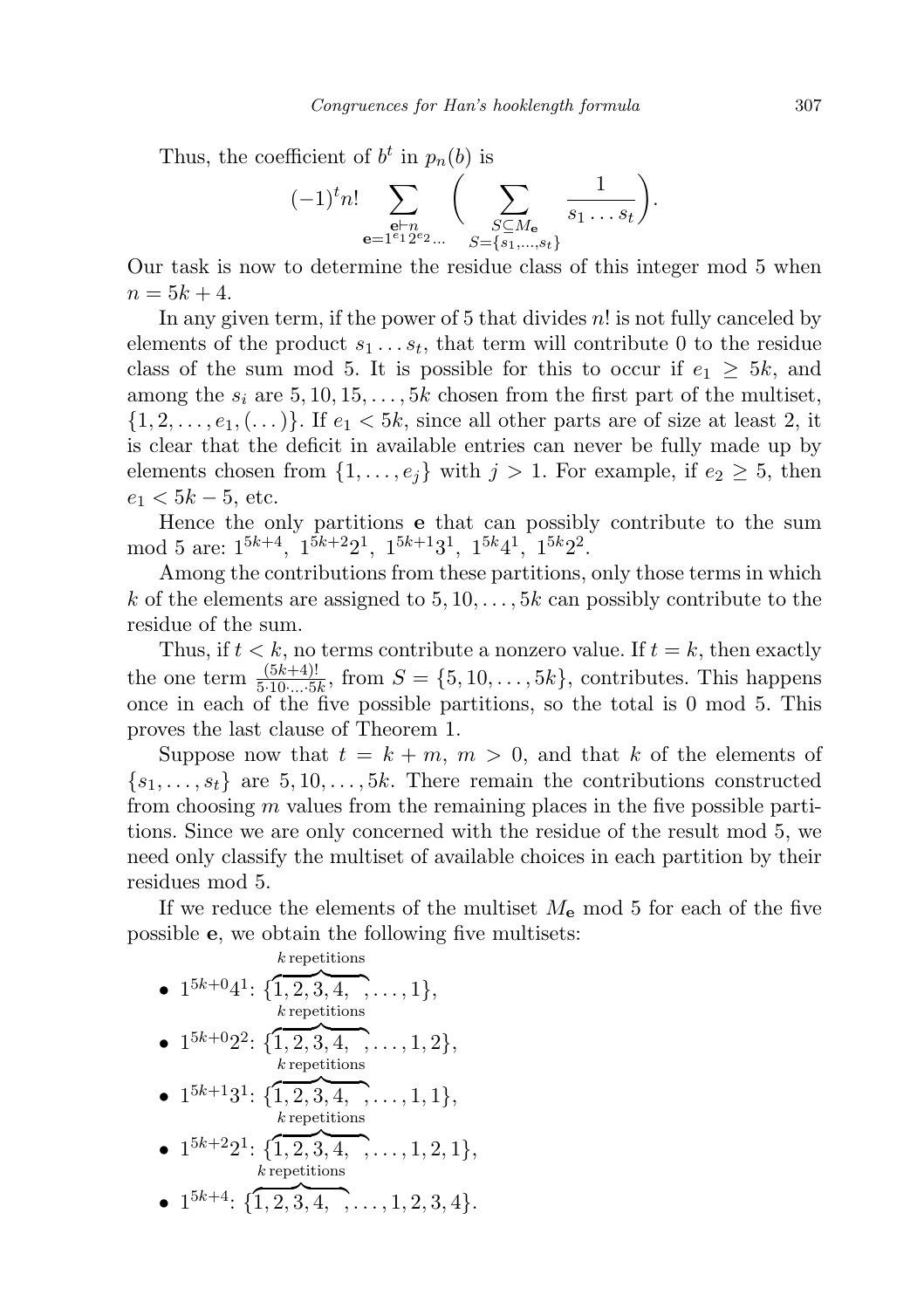308 W. J. Keith

Let the part of each possible  $M_e$  consisting of k repetitions of  $\{1, 2, 3, 4\}$ be C. Since C is common to all five partitions, if  $S \subseteq C \subset M_{e}$  for some e then the same choice may be made in any of the other four partitions. The summand

$$
\frac{(5k+4)!}{5 \cdot 10 \cdot \ldots \cdot 5k} \cdot \frac{1}{s_{k+1} \ldots s_t}
$$

thus appears five times in the coefficient on  $b<sup>t</sup>$ . The sum of these five terms is then 0 mod 5, and we may consider the remaining possibilities for S. Our strategy is now to form more collections of terms which vanish mod 5, and determine the remaining total.

Each  $M_e$  has a 1 immediately following C. If we choose  $m-1$  elements of  $S$  from  $C$  and the first following 1, our choice of  $S$  can be found in each  $M_{\rm e}$ , and the terms

$$
\frac{(5k+4)!}{5 \cdot 10 \cdot \ldots \cdot 5k} \frac{1}{s_{k+1} \ldots s_{t-1}} \frac{1}{1}
$$

can be grouped to vanish mod 5.

We again group all those terms where  $m-1$  elements of S are the same choices made in  $C$ , and the additional 2 is chosen—there are three of these—or the second 1 of the partition  $1^{5k+1}3^1$  is chosen. These give us

$$
3 \cdot \frac{(5k+4)!}{5 \cdot 10 \cdot \ldots \cdot 5k} \frac{1}{s_{k+1} \ldots s_{t-1}} \frac{1}{2} + \frac{(5k+4)!}{5 \cdot 10 \cdot \ldots \cdot 5k} \frac{1}{s_{k+1} \ldots s_{t-1}} \frac{1}{1}
$$
  

$$
\equiv \frac{(5k+4)!}{5 \cdot 10 \cdot \ldots \cdot 5k} \frac{1}{s_{k+1} \ldots s_{t-1}} (5 \cdot 2^{-1}) \mod 5.
$$

These thus contribute 0 residue mod 5.

We again group all those terms where  $m-1$  of the elements of S are in C, and the second 1 of  $1^{5k+2}2^1$  is chosen, or the 4 of  $1^{5k+4}$ . We obtain

$$
\frac{(5k+4)!}{5 \cdot 10 \cdot \ldots \cdot 5k} \frac{1}{s_{k+1} \ldots s_{t-1}} \frac{1}{1} + \frac{(5k+4)!}{5 \cdot 10 \cdot \ldots \cdot 5k} \frac{1}{s_{k+1} \ldots s_{t-1}} \frac{1}{-1}
$$

$$
\equiv \frac{(5k+4)!}{5 \cdot 10 \cdot \ldots \cdot 5k} \frac{1}{s_{k+1} \ldots s_{t-1}}(0) \mod 5.
$$

Thus, among those terms in which  $m-1$  of the elements of S are in C, we are left with those in which the 3 of the  $1^{5k+4}$  is chosen, multiplying the contribution of these elements by  $3^{-1} \equiv 2 \mod 5$ .

What is the actual value of that contribution? If  $n = 5k + 4$ , then there are k 1s, k 2s, etc. All possible S with  $m-1$  choices in C thus yield

$$
\frac{(-1)^{t}(5k+4)!}{5 \cdot 10 \cdot \ldots \cdot 5k} \sum_{r_{1}+r_{2}+r_{3}+r_{4}=m-1} {k \choose r_{1}} {k \choose r_{2}} {k \choose r_{3}} {k \choose r_{4}} \frac{1^{r_{1}} 1^{r_{2}} 1^{r_{3}} 1^{r_{4}}}{\frac{1}{2} \cdot \frac{1}{3} \cdot \frac{1}{4} \cdot k}
$$

where the  $r_i$  index those choices of S in which  $r_i$  elements of S are among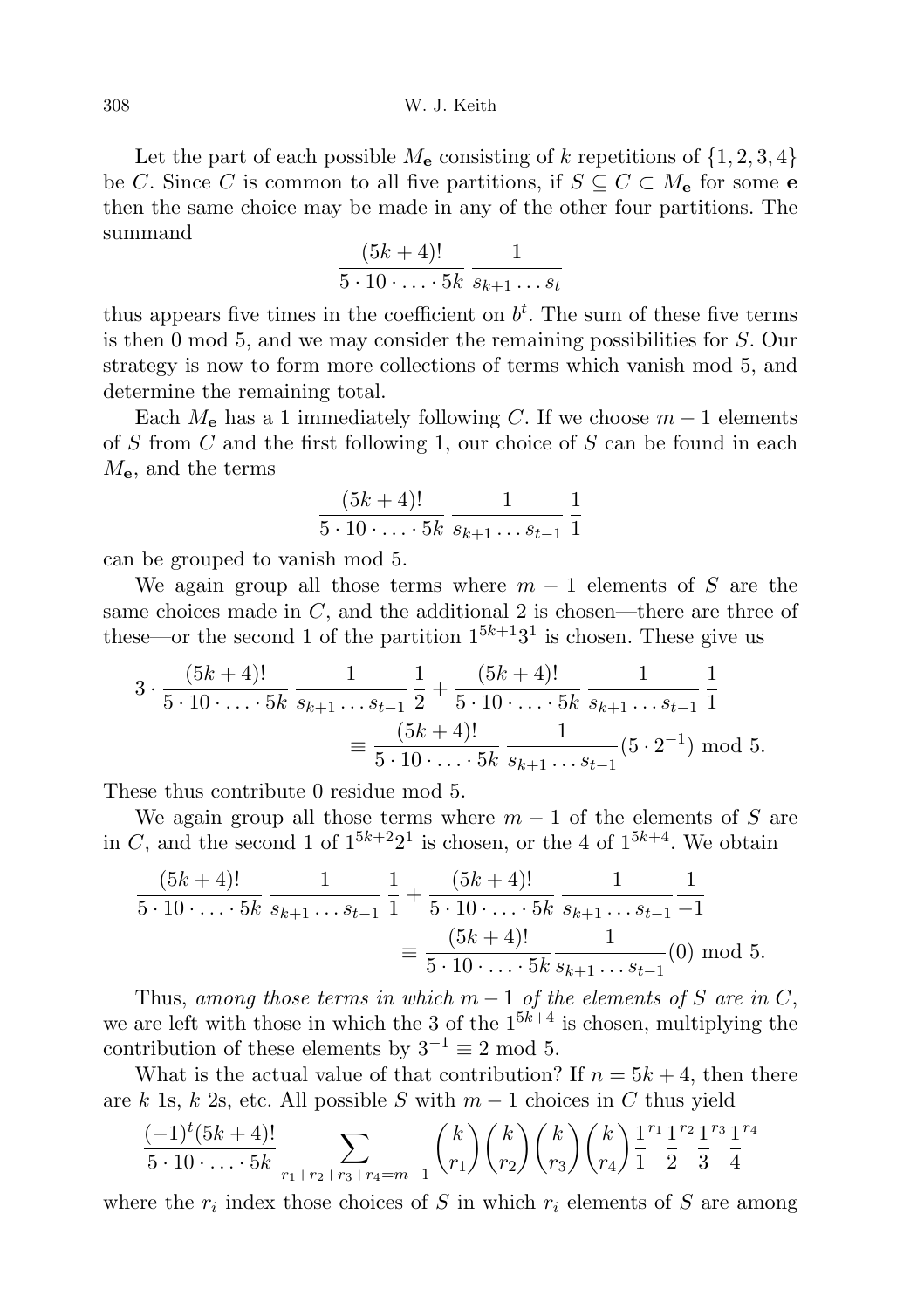the residues i in C. This value will then be multiplied by  $3^{-1}$  mod 5 in the final total.

Now suppose  $m-2$  elements of S are in C. We shall be briefer, since the argument is similar.

We can form the following large group that contributes 0 mod 5: any choice of 1 and 2 from the same set (there are 3 of these), or the 2 and the second 1 of  $1^{5k+2}2^1$ , the pairs of 1s from  $1^{5k+1}3^1$  and  $1^{5k+2}2^1$ , and from  $1^{5k+4}$  the 1 and 3, the 1 and 4, the 2 and 4, and the 3 and 4. Ignoring the prior factor, the sum of the inverses is

$$
3 \cdot 1^{-1}2^{-1} + 2^{-1}1^{-1} + 2 \cdot 1^{-1}1^{-1} + 1^{-1}3^{-1} + 1^{-1}4^{-1} + 2^{-1}4^{-1} + 3^{-1}4^{-1}
$$
  
\n
$$
\equiv 9 + 3 + 2 + 2 - 1 - 3 - 2 = 10 \equiv 0 \mod 5.
$$

Among those terms in which  $m-2$  of the choices are made in the first k sets of 4, we are left with those in which the 2 and 3 of the  $1^{5k+4}$  are chosen, multiplying the contribution of these elements by 1 mod 5.

If  $m-3$  choices are made in the first k sets of 4, then we have 3 choices to make from the remaining elements. The 4 possible choices from  $1^{5k+4}$ —  $\{1, 2, 3\}, \{1, 2, 4\}, \{1, 3, 4\}, \text{ and } \{2, 3, 4\}$  group to add 0 mod 5. We are left with the choice of 1, 2, and 1 from  $1^{5k+2}2^1$ , mutliplying the contribution of these choices by 3.

If  $m-4$  choices are made in the first k sets of 4, the only remaining possibility is all of 1, 2, 3, and 4 from  $1^{5k+4}$ , multiplying these contributions by 4.

For any given  $t = k + m$ , the sum is thus a linear combination of the residues mod 5 of the various ways to choose  $m-1$  through  $m-4$  elements of S from C. We have therefore reduced the question of determining the residue class of the coefficient of  $b^t$  in  $p_n(b)$  to calculating the residue class mod 5 of the following sum:

$$
\frac{(-1)^{t}(5k+4)!}{5 \cdot 10 \cdot \ldots \cdot 5k} \Biggl( \sum_{r_{1}+r_{2}+r_{3}+r_{4}=m-1} \frac{1}{3} {k \choose r_{1}} {k \choose r_{2}} {k \choose r_{3}} {k \choose r_{4}} \frac{1}{1}^{r_{1}} \frac{1}{2}^{r_{2}} \frac{1}{3}^{r_{3}} \frac{1}{4}^{r_{4}} \n+ \sum_{r_{1}+r_{2}+r_{3}+r_{4}=m-2} \frac{1}{6} {k \choose r_{1}} {k \choose r_{2}} {k \choose r_{3}} {k \choose r_{4}} \frac{1}{1}^{r_{1}} \frac{1}{2}^{r_{2}} \frac{1}{3}^{r_{3}} \frac{1}{4}^{r_{4}} \n+ \sum_{r_{1}+r_{2}+r_{3}+r_{4}=m-3} \frac{1}{2} {k \choose r_{1}} {k \choose r_{2}} {k \choose r_{3}} {k \choose r_{4}} \frac{1}{1}^{r_{1}} \frac{1}{2}^{r_{2}} \frac{1}{3}^{r_{3}} \frac{1}{4}^{r_{4}} \n+ \sum_{r_{1}+r_{2}+r_{3}+r_{4}=m-4} \frac{1}{24} {k \choose r_{1}} {k \choose r_{2}} {k \choose r_{3}} {k \choose r_{4}} \frac{1}{1}^{r_{1}} \frac{1}{2}^{r_{2}} \frac{1}{3}^{r_{3}} \frac{1}{4}^{r_{4}}.
$$

Taking inverses mod 5, the coefficient of  $b^t$  in  $p_n(b)$ , where  $t = k + m$  and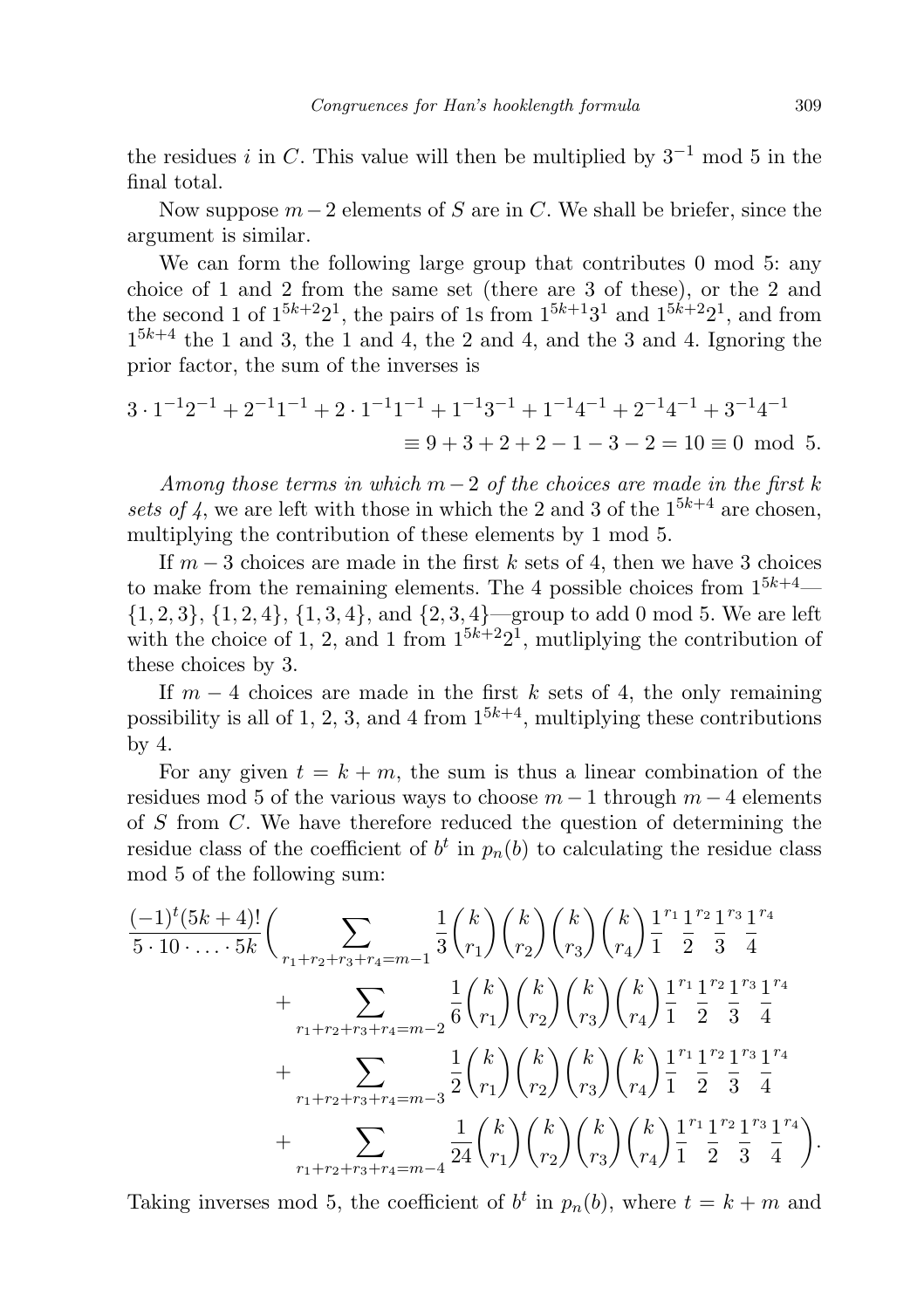$n = 5k + 4$ , becomes

$$
(-1)^{m+1} \bigg(\sum_{\substack{r_1+r_2+r_3+r_4=m-c\\c=1,2,3,4}} a_c \binom{k}{r_1} \binom{k}{r_2} \binom{k}{r_3} \binom{k}{r_4} 1^{r_1} 3^{r_2} 2^{r_3} 4^{r_4}\bigg)
$$

where  $a_1 = 2, a_2 = 1, a_3 = 3, \text{ and } a_4 = 4.$ 

We now wish to evaluate this sum, whose symmetries over the range of  $m$  yield the behaviors of Theorem 1.1 and the additional symmetries visible in the triangle. It will be useful to evaluate the sum for a general prime  $p$ , as follows:

<span id="page-7-0"></span>LEMMA 2.1. For  $p$  a prime,

$$
\sum_{r_1+\dots+r_{p-1}=(p-1)s+c} \binom{k}{r_1} \dots \binom{k}{r_{p-1}} 1^{r_1} 2^{r_2} \dots (p-1)^{r_{p-1}}
$$

$$
\equiv \begin{cases} (-1)^s \binom{k}{s} \bmod p & \text{for } c=0, \\ 0 \bmod p & \text{otherwise.} \end{cases}
$$

Proof. (Note that we assign bases to exponents of their own index, for convenience. The sum is symmetric under this exchange.)

The left-hand side is the coefficient of  $q^{(p-1)s+c}$  in the product

$$
(1+q)^{k} \dots (1+(p-1)q)^{k} = \left(1+\left(\sum_{i=1}^{p-1} i\right)q + \left(\sum_{\substack{i,j=1 \ i
$$
\equiv (1-q^{p-1})^{k} \mod p.
$$
$$

The middle terms in the sum vanish (observe the effect of permutation by a nontrivial multiplication in  $\mathbb{Z}_p$ , and since  $(p-1)! \equiv -1 \mod p$ , we obtain the last line. The coefficient of  $q^{(p-1)s}$  in the latter expression is exactly  $(-1)^s\binom{k}{s}$  $s$ , and all other coefficients are 0.

We now complete the proof of the first two clauses of Theorem [1.1.](#page-1-1) The coefficients of  $b<sup>t</sup>$  are sums of multiples of four consecutive terms of the type evaluated in Lemma [2.1,](#page-7-0) only one of which may be nonzero mod 5. The corresponding coefficients of degree  $k + 4s + 1$ ,  $k + 4s + 2$ ,  $k + 4s + 3$  and  $k+4s+4$  are this value times 2, 1, 3, and 4, respectively, and an alternating power of  $-1$  with starting parity determined by s.

Thus the rotation is the underlying value multiplied by either  $(2, -1, 3, -4)$  $= (2, 4, 3, 1),$  or by  $(-2, 1, -3, 4) = (3, 1, 2, 4).$  Both are rotations of the list  $(2, 4, 3, 1)$ . If an underlying nonzero value is j mod 5, then the list  $(2j, 4j, 3j, 1j)$  is a rotation of  $(2, 4, 3, 1)$ , as claimed. Finally, when the underlying sum is zero mod 5, all four terms are 0 mod 5.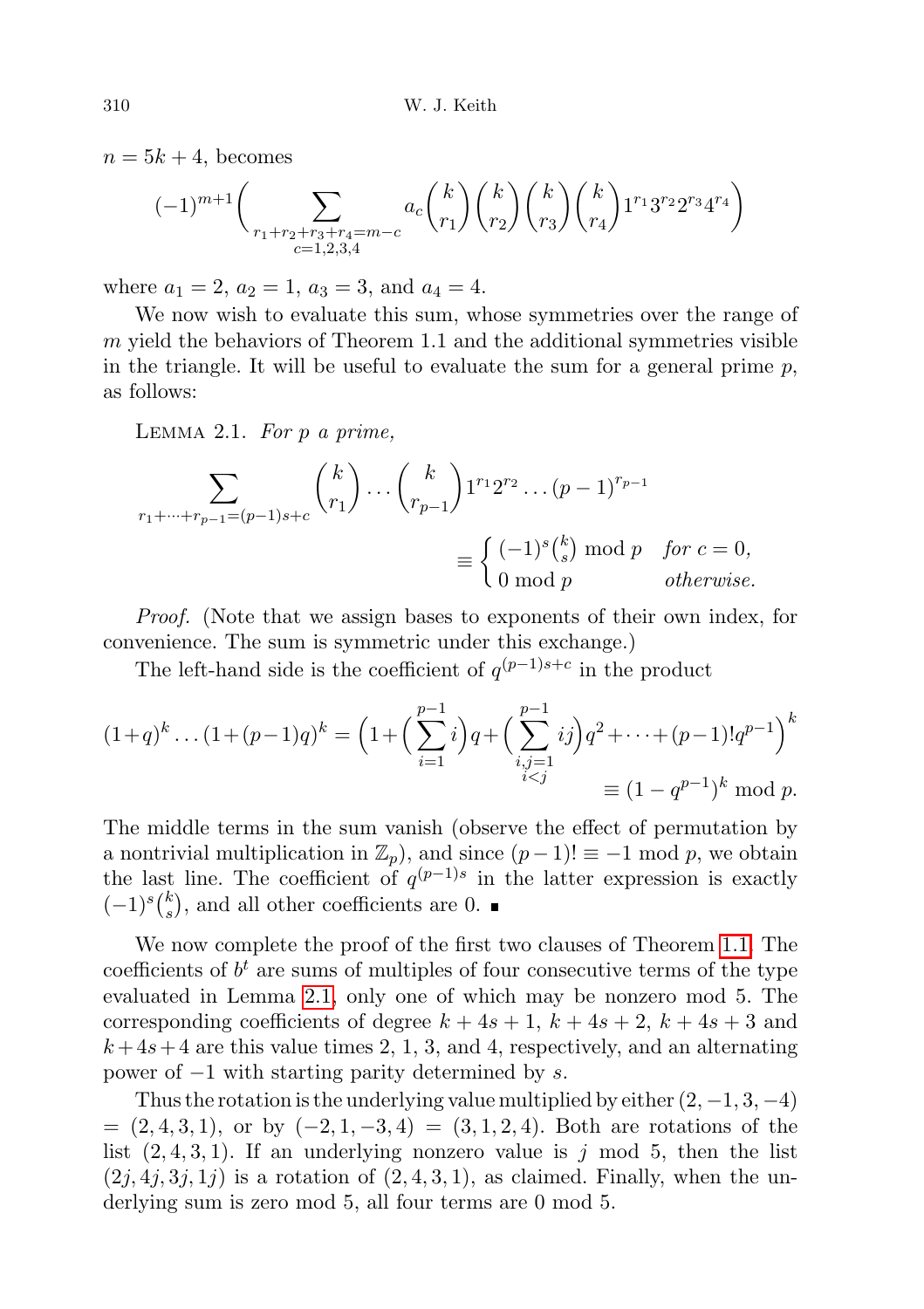This means that those coefficients on  $b<sup>t</sup>$  which are nonzero rotate through the nonzero residue classes mod 5 in groups of 4, leading to equidistribution of the pattern claimed in Theorem [1.1.](#page-1-1)  $\blacksquare$ 

3. Additional symmetries. We have now evaluated the coefficient of  $b^{k+1+4m}$  in  $p_{5k+4}(b)$  to be congruent to  $2 \cdot (-1)^m {k \choose m}$  $\binom{k}{m}$  mod 5. This tells us that the entries of the triangle have all the symmetries of Pascal's triangle, when multiplied by 2 mod 5 and an alternating sign.

For example, we know that for any prime  $p$  the power of  $p$  in the prime factorization of the binomial coefficient  $\binom{k}{m}$  $\binom{k}{m}$  is equal to the number of carries in the addition  $m + (k - m) = k$  in base-p arithmetic. Thus

COROLLARY 3.1. The coefficient of  $b^{k+1+4m}$  in  $p_{5k+4}(b)$ ,  $0 \leq m \leq k$ , is nonzero if and only if  $m_i \leq k_i$  for each digit in the 5-ary expansions  $(m)_{5} = m_{0}m_{1} \ldots$  and  $(k)_{5} = k_{0}k_{1} \ldots$ 

Modulo any prime, Pascal's triangle has self-similarity:

COROLLARY 3.2. The triangle of Section 1 is self-similar: the apex digits of the triangles at any level are given by the entries of the triangle one level down, and other entries are those of the fundamental triangle times the apex digit.

Similar corollaries of any of the symmetries of Pascal's triangle reduced mod 5 can be used. One must take the multiple  $2(-1)^m$  into account, of course; the coefficients of  $p_n(b)$  are not fixed under reversal, for instance.

3.1. Other primes. It is not the case that equidistribution holds for the nonzero residue classes modulo other primes, whether in the −1 arithmetic progression or in those for which Ramanujan-like congruences hold for the partition function. For example,  $p_6(b) = 7920 - 18144b + 14674b^2$  $5205b^3 + 805b^4 - 51b^5 + b^6$ . However, mod 7, these coefficients reduce to  $(3, 0, 2, 3, 0, 5, 1)$  and likewise  $p_5(b) \equiv (0, 6, 4, 2, 0, 6)$ .

This occurs because the  $a_c$  are not as neatly distributed for other primes as they are for modulus 5. However, equidistribution mod  $p$  arises for a different reason in the arithmetic progression  $-p-1$  mod  $p^2$ . This is because the binomial coefficients described by Lemma [2.1](#page-7-0) themselves rotate through the nonzero residues mod p.

THEOREM 3.3. For p prime,  $j \geq 1$ , if the number of partitions of p−1 is not congruent to 1 mod p, the coefficients of  $p_{p^2-p-1}(b)$  equinumerously populate the nonzero residue classes mod  $p$  for all  $j$ , and if it is, the populations are still equinumerous for  $p_{p^3-p^2-p-1}$  mod p.

Proof. In order to prove the theorem for all primes, we need to go through the proof of Theorem 1.1 in greater generality.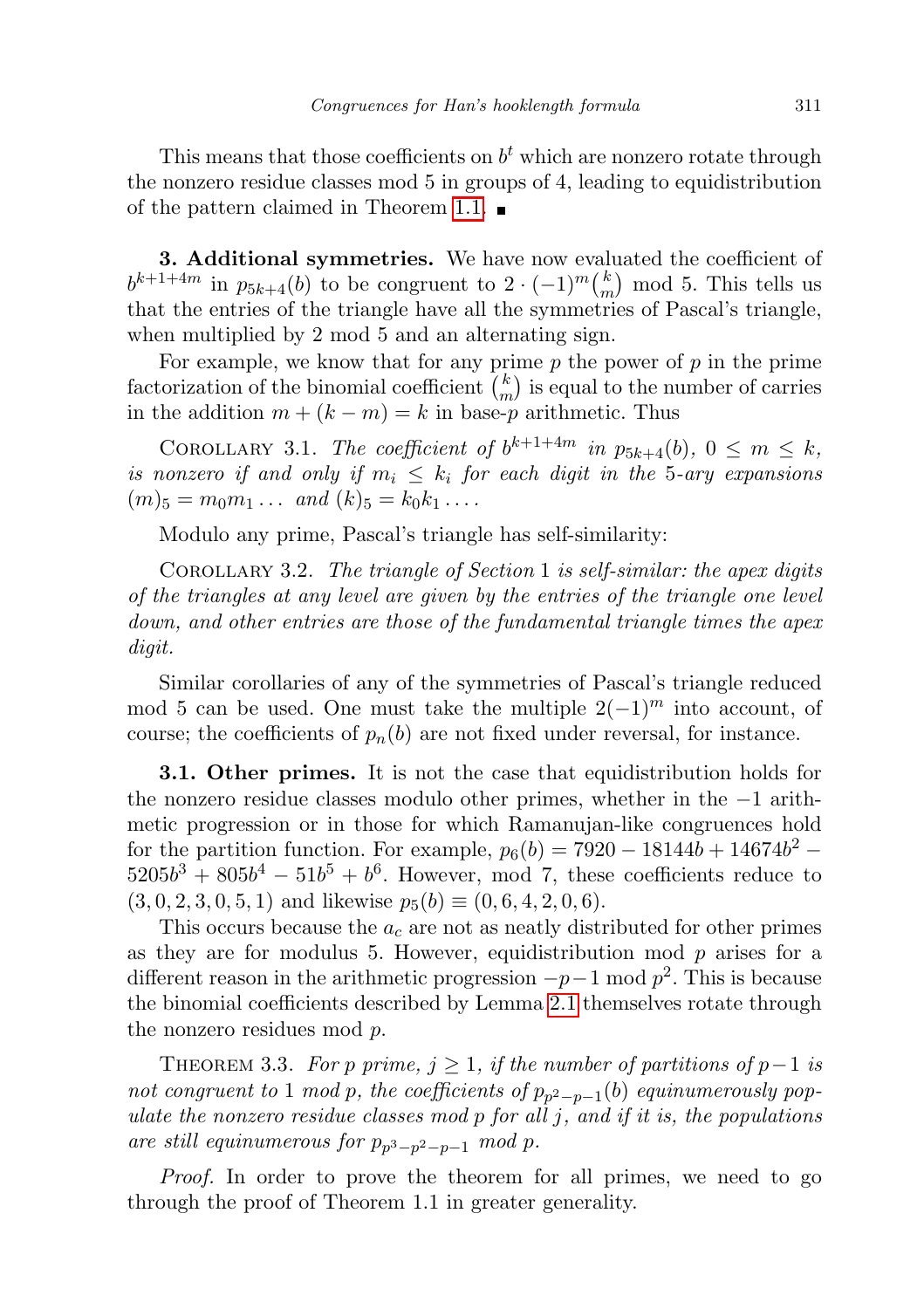312 W. J. Keith

The expansion makes no reference to the value of  $p$  until we begin determining the residue class of the coefficient

$$
(-1)^{t} n! \sum_{\substack{\mathbf{e}\vdash n \\ \mathbf{e}=1^{e_1} 2^{e_2} \dots}} \Bigg(\sum_{\substack{S\subseteq M_{\mathbf{e}} \\ S=\{s_1,\dots,s_t\}}} \frac{1}{s_1 \dots s_t}\Bigg).
$$

The same logic holds to show that the number  $e_1$  of 1s must be sufficient to cancel all instances of the prime  $p$  in n!. Thus for any given prime  $p$  and residue r, if we consider the arithmetic progression  $n = pk + r$ , only the partitions with  $e_1 \geq p k$  contribute, and there are a finite set of these equal in number to the partitions of r.

We can run the same grouping arguments to give a series of coefficients  $a_c, 0 \leq c \leq p-1$ . The coefficient of  $b^t$  in  $p_n(b)$ , where  $n = p(pj+p-2)+(p-1)$ and  $t = pj + p - 2 + m$ ,  $m \ge 0$ , is congruent mod p to

$$
(-1)^{m+1} \bigg( \sum_{\substack{r_1 + \dots + r_{p-1} = m-c \\ c = 0, 1, \dots, p-1}} a_c {k \choose r_1} \dots {k \choose r_{p-1}} 1^{r_1} 2^{r_2} \dots (p-1)^{r_{p-1}} \bigg).
$$

This is a linear combination of terms of the form addressed by Lemma [2.1,](#page-7-0) so only every  $p - 1$ st term is nonzero. It was the case in the proof of The-orem [1.1](#page-1-1) that  $a_0 = 0$  and so there was no overlap at the ends of this interval, where a term might take contributions from both  $a_0$  and  $a_4$ , but this might not be the case for other primes. Modulo  $p$  the sequence of coefficients of  $p_n(b)$ , with the initial segment of 0s of length  $pj + p - 2$ , is given by

$$
\begin{aligned}\n&\left(0,\ldots,0,-a_0\binom{pj+p-2}{0},\right. \\
&\left.\begin{matrix}a_1\binom{pj+p-2}{0},\ldots,a_{p-2}\binom{pj+p-2}{0},\\-a_{p-1}\binom{pj+p-2}{0}+a_0\binom{pj+p-2}{1},\\-a_1\binom{pj+p-2}{1},\ldots,-a_{p-2}\binom{pj+p-2}{1},\\a_{p-1}\binom{pj+p-2}{1}-a_0\binom{pj+p-2}{2},\\a_1\binom{pj+p-2}{2},\ldots,(-1)^{pj+2p-3}a_{p-2}\binom{pj+p-2}{pj+p-2},\\(-1)^{pj+2p-2}a_{p-1}\binom{pj+p-2}{pj+p-2}+(-1)^{pj+p}a_0\binom{pj+p-2}{pj+p-1}\right).\n\end{matrix}
$$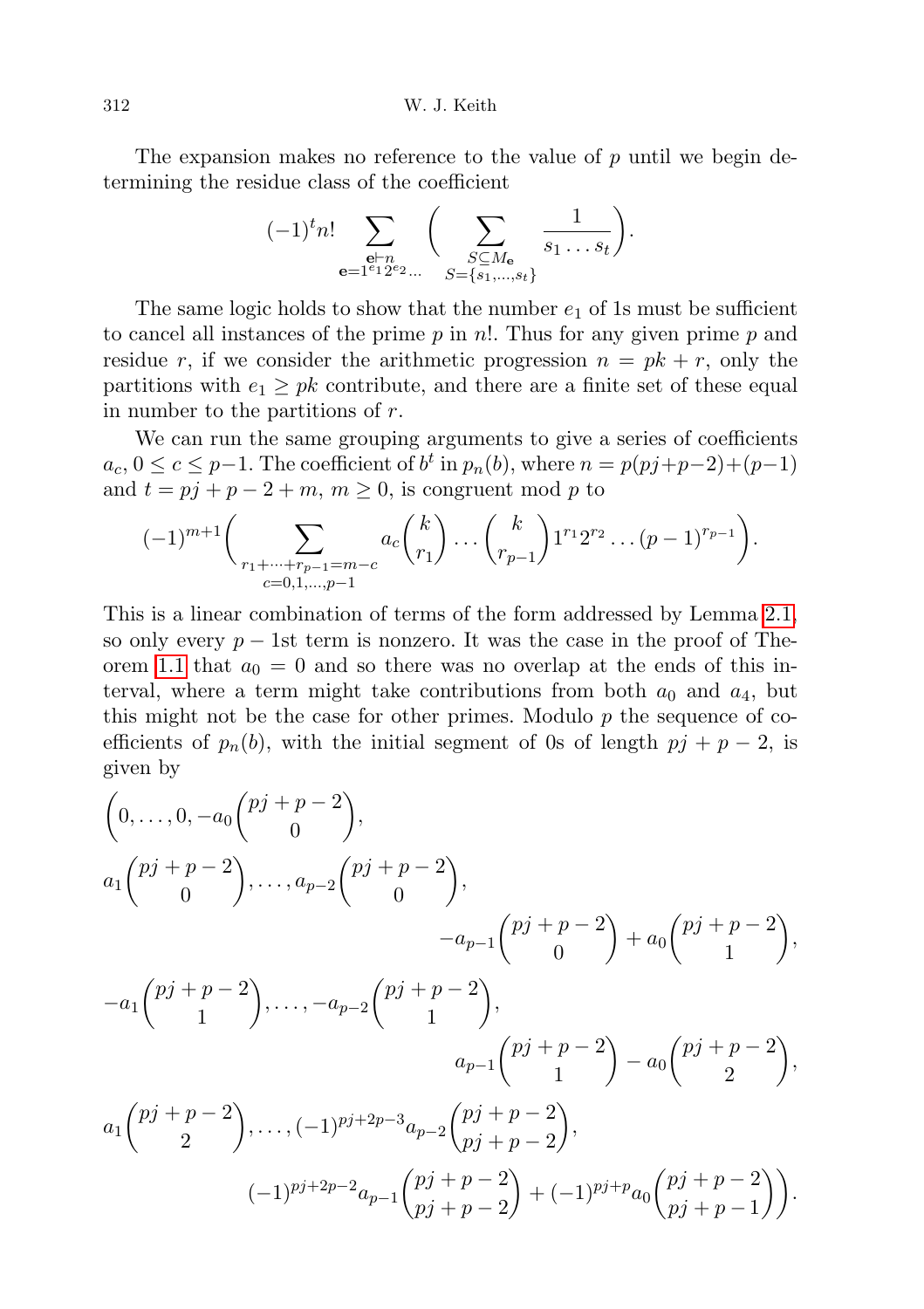There are two types of subsequences here: those multiplied by  $a_c$  for  $1 \leq c \leq p-2$ , which are of the form  $\{(-1)^{c+1}a_c(-1)^s\binom{p^j+p-2}{s}$  ${s}^{p-2}\big),\,0\leq s\leq$  $pj + p - 2$ , and the overlapping sums for  $a_0$  and  $a_{p-1}$ . Let us begin by examining the former.

It is a straightforward calculation to show that

<span id="page-10-0"></span>LEMMA 3.4. For p a prime,  $0 \le s \le pj + p - 2$ ,  $s = gp + h$ ,  $0 \le h < p$ , we have

$$
(-1)^s {pi+p-2 \choose s} \equiv (h+1) \left((-1)^g {j \choose g} \right) \bmod p.
$$

This shows that the sequences  $\{(-1)^{c+1}a_c(-1)^s\binom{p^j+p-2}{s}\}$  $\binom{p-2}{s}$  consist of segments of p elements that are either all 0, or are permutations of  $\{1, \ldots, p-1\}$ followed by a 0. (The last 0 is in the "place"  $s = pj+p-1$ .) Thus the nonzero elements equally populate the residue classes mod p.

Using Lemma [3.4,](#page-10-0) the sequence of overlapping terms at the ends of the intervals,  $\{-a_0(-1)^s\binom{pj+p-2}{s}$  $(s^{-p-2}) - a_{p-1}(-1)^{s-1}\binom{pj+p-2}{s-1}$  $\{s-1}^{(p-2)}\},\,$  where  $0 \leq s \leq$  $pj + p - 1$ ,  $s = gp + h$  with  $0 \le h < p$ , reduces to

$$
\begin{aligned}\n&\bigg\{-\bigg(a_0(h+1)\bigg((-1)^g\binom{j}{g}\bigg)+a_{p-1}(h)\bigg((-1)^{\lfloor (s-1)/p\rfloor}\binom{j}{\lfloor (s-1)/p\rfloor}\bigg)\bigg)\bigg\} \\
&\equiv\bigg\{(-1)^0\binom{j}{0}(-a_0),(-1)^0\binom{j}{0}(-2a_0-1a_{p-1}),(-1)^0\binom{j}{0}(-3a_0-2a_{p-1})\dots, \\
&(-1)^0\binom{j}{0}(-pa_0-(p-1)a_{p-1}),a_0\binom{j}{1},(-1)^1\binom{j}{1}(-2a_0-a_{p-1}),\dots, \\
&(-1)^j\binom{j}{j}(-pa_0-(p-1)a_{p-1})\bigg\}.\n\end{aligned}
$$

This is the set of values  $(-1)^{x}\binom{j}{x}$  $(x_n^j)(-a_0+y(-a_0-a_{p-1}))$  where  $0 \le x \le j$ and  $0 \leq y \leq p-1$ . If  $a_0 + a_{p-1} \not\equiv 0 \mod p$ , this will equally populate all nonzero residue classes mod  $p$  each time  $y$  ranges over its values.

Now we note that  $a_{p-1}$  is always  $-1$  mod p, because the only contributing partition must be  $1^{pk+p-1}$  and only the terms with all of 1 through  $p-1$ beyond C are chosen. Further,  $a_0$  is the number of partitions of  $p-1$ , because this is exactly the number of possible contributing partitions. Hence  $a_0 + a_{p-1} \not\equiv 0 \mod p$  whenever the number of partitions of  $p-1$  is not congruent to 1 mod p.

Even when  $a_0 + a_{p-1} \equiv 0 \mod p$ , by Lemma [3.4](#page-10-0) the sequence will still equally populate the nonzero residue classes mod  $p$  as  $x$  ranges over its values when  $j \equiv -2 \mod p$ , giving us the arithmetic progression  $-p^2 - p - 1$ mod  $p^3$ . The proof of Theorem 3.3 is complete.

REMARKS. The first time the exceptional case happens is at  $p = 71$ . The size of the populations in the arithmetic progression  $-1-p-p^2-p^3-p^4-\cdots$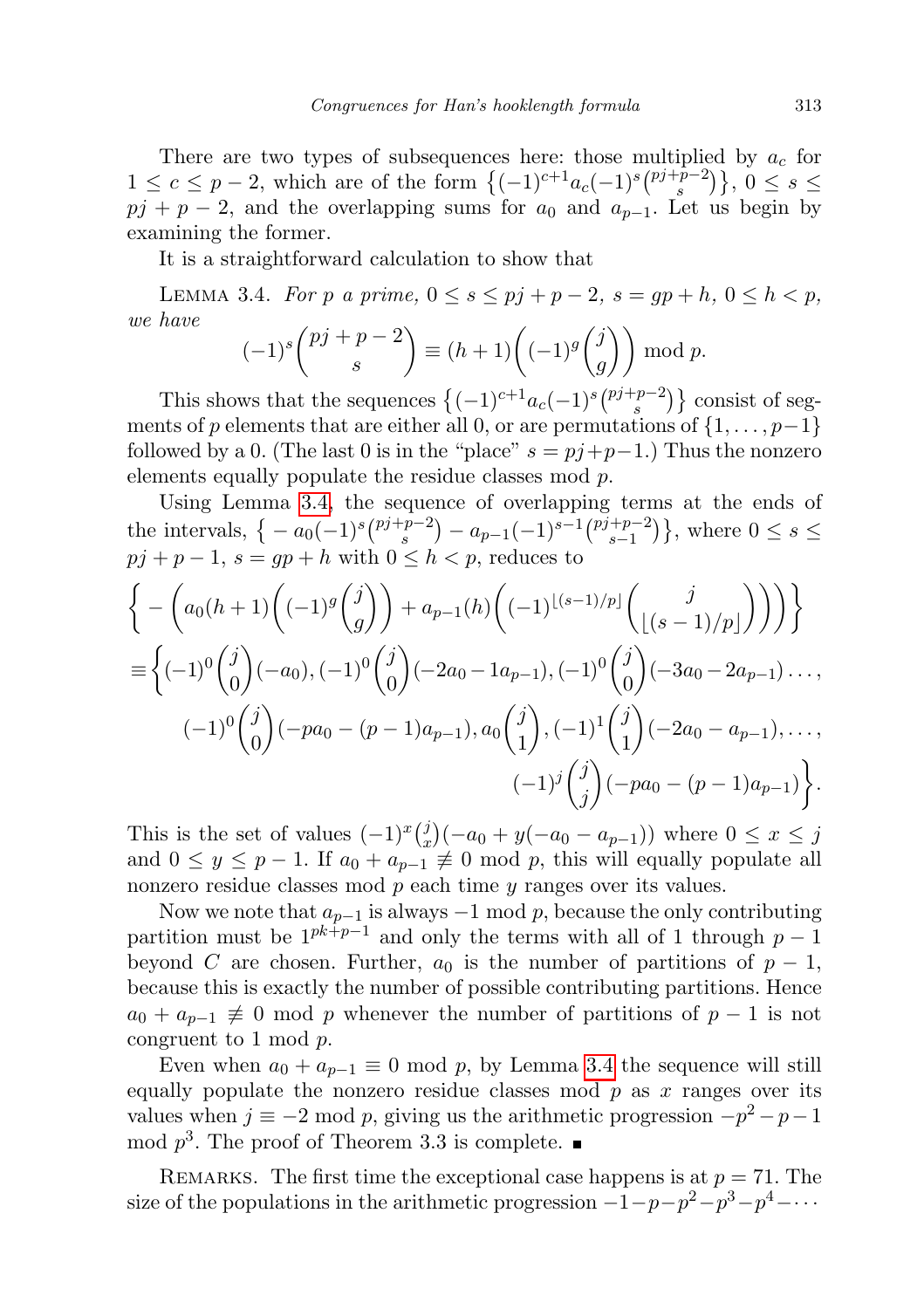mod  $p<sup>q</sup>$  for any q can be seen, from the argument above, to be divisible by  $(p-1)^{q-2}$ , or  $(p-1)^{q-3}$  in the exceptional case.

4. Open questions. The polynomials studied in this paper are related to a core object in enumerative combinatorics, so questions regarding their symmetries should be of wide interest, and many still await investigation.

One of the most interesting questions is whether we can recover the results of the earlier work mentioned on congruences of powers of the partition function, and perhaps extend them, by means as elementary as possible. If we assume knowledge of the fact the the number of partitions of  $5k + 4$  is itself divisible by 5, it seems likely that the theorems and lemmas in this paper, combined with elementary properties of binomial coefficients, could yield useful theorems, such as the fact that  $\prod (1 - q^j)^{b-1}$  is divisible by 0 in the arithmetic progression  $n = 5k + 4$  as long as  $b \neq 3$  mod 5. Similar results might be obtainable for other prime power progressions. Exploration of these ideas is intended as the immediate followup to this paper.

Are there any other prime progressions  $pk+(p-1)$  where equidistribution occurs? If so, how can we find them efficiently? If not, how could this be proved?

What can we say about progressions with composite moduli other than prime powers?

Is it possible to describe an evocative combinatorial object that the coefficients themselves count? Could this description be useful in proofs regarding their properties, or properties of related objects such as multipartitions?

Finally, consider the Han/Nekrasov–Okounkov formula which was the original object of this investigation. If we equate that expression for the  $p_n(b)$  with the one obtained in this paper, we get

$$
\sum_{\lambda \in \mathcal{P}} \prod_{h_{ij} \in \lambda} \left(1 - \frac{b}{h_{ij}^2}\right) = \sum_{\substack{\lambda \vdash n \\ \lambda = 1^{e_1} 2^{e_2} \dots}} \left[\sum_{t=0}^n (-b)^t \bigg(\sum_{\substack{S \subseteq M_{\lambda} \\ S = \{s_1, \dots, s_t\}}} \frac{1}{s_1 \dots s_t}\bigg)\right].
$$

This identity definitely does not refine to the individual-partition level, yet the  $M_{\lambda}$  are merely a subset of the hooklengths  $h_{ij}$ . We finally find it necessary to define the hooklengths of a partition more rigorously—if we write  $\lambda = (\lambda_1, \ldots, \lambda_\ell)$ , with the parts in nonincreasing order, then the hooklengths  $h_{ij}$  are the multiset of values  $h_{ij} = \lambda_i - j + \#\{\lambda_a \mid a \geq i \text{ and } \lambda_a \geq j\}.$  The elements of  $M_{\lambda}$  are just the hooklengths  $h_{i\lambda_i}$ , i.e. the "top strip" of hooklengths.

Thus one might ask: is there any refinement of the above identity? For instance, the contribution of the unique 1-row partition  $1<sup>n</sup>$  is the same on both sides. Could something be said about partitions with a given number of rows?